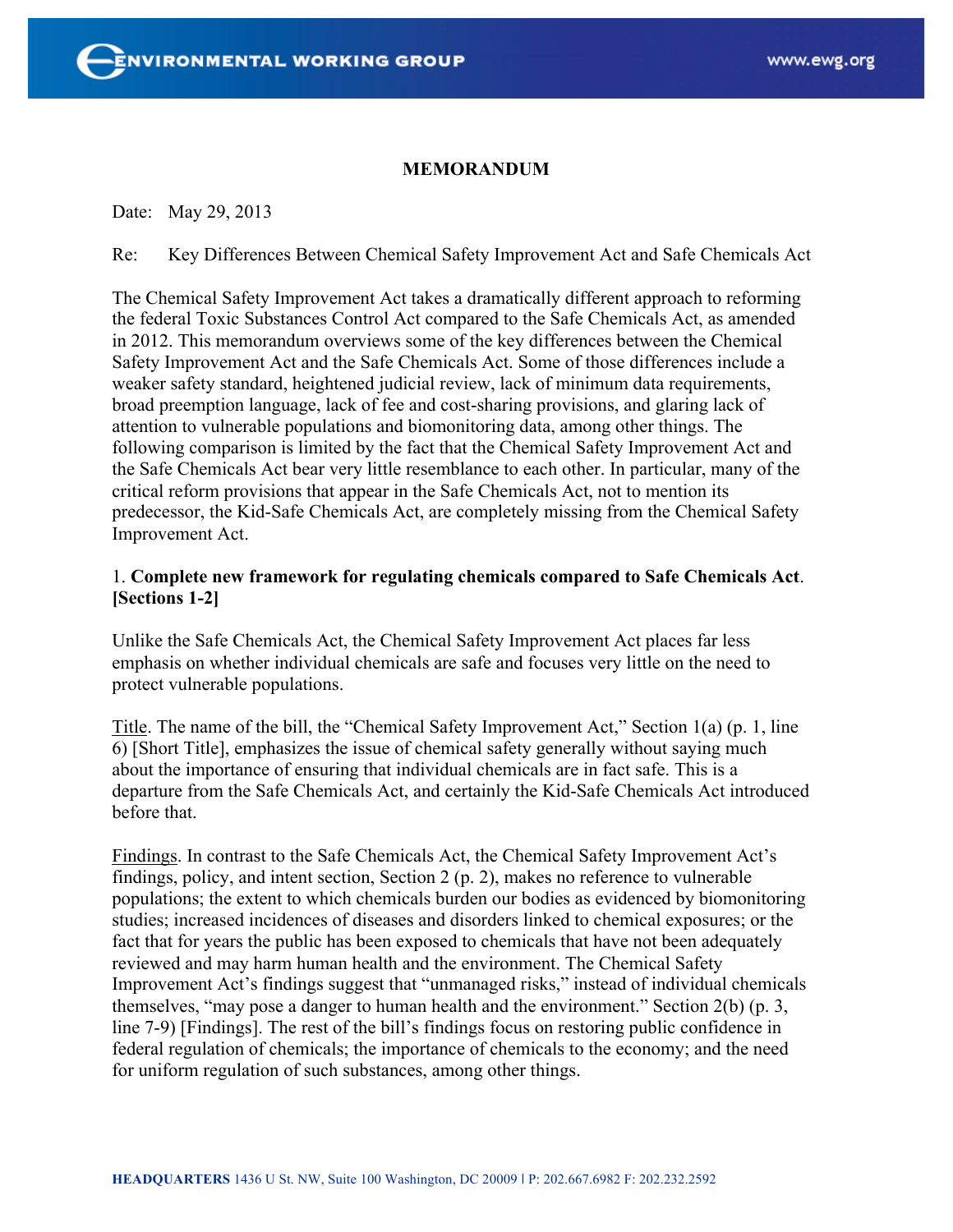Missing Themes Throughout. Unlike the Safe Chemicals Act, the Chemical Safety Improvement Act makes no explicit reference in the entire bill to the following terms: "**workers**," "**pregnant**," "**children**," "**kids**," "**aggregate**" or "**cumulative**" exposure. The bill makes one reference to "**bioaccumulation**," "**persistence**," and "**biomonitoring**" in the context of listing the kind of information EPA may consider when developing guidelines for test data. Section 4 (p. 43-44, lines 3-9) [Chemical Assessment Framework, Types of Health & Environmental Data]. The only mention of "**vulnerable**" in the bill is where it mentions "vulnerability of exposed subpopulations" in the context of what kind of exposure information EPA has to consider when conducting a chemical safety assessment. Section 6 (p. 63, lines 3-4) [New Chemicals & Significant New Uses, Hazard, Use & Exposure Information]. (More on this point, the language here indicates that EPA is not being directed to take into account vulnerable populations when assessing hazards, at least not explicitly.)

## 2. **Safety standard substantially less rigorous than one in Safe Chemicals Act [Section 3, 6]**

The Chemical Safety Improvement Act's safety standard is defined as a "standard that ensures that no unreasonable risk of harm to human health or the environment will result from exposure to a chemical." Section 3 (p. 9, lines 1-5). This is not a strictly health-based standard like the one used in the Safe Chemicals Act, which, as a matter of law, does not allow for cost-benefit analysis when developing a regulation. Rather, the unreasonable risk language — which is used in current law — has been read to require a cost-benefit analysis because the language implies there is such thing as reasonable or acceptable risk. See John S. Applegate, The Perils of Unreasonable Risk: Information, Regulatory Policy, and Toxic Substances Control, 91 Colum. L. Rev. 261 (1991).

Although the Chemical Safety Improvement Act says that EPA must evaluate whether a chemical meets the safety standard "based solely on considerations of risk to human health and the environment," Section 6 (p. 64-65), this does not change the fact that the safety standard, as defined, still involves some consideration of costs and benefits given the way "unreasonable risk" has been interpreted by the courts and certainly the Office of Management and Budget, which will review any proposed regulatory action by EPA under this bill.

Safe Chemicals Act by Comparison. In contrast, the Safe Chemicals Act would have required EPA to use a far more health-protective standard requiring a showing that there is "reasonable certainty that no harm will result to human health or the environment from aggregate exposure to the chemical substance," SCA Section 7 (p. 100-01), which means that for the safety determination, EPA would not have to consider the benefits of using a particular chemical.

Cumulative and Aggregate Exposures. Finally, note that no reference is made to aggregate or cumulative exposure when applying the safety standard under the Chemical Safety Improvement Act, which are both explicitly mentioned in the Safe Chemicals Act safety standard. Assessing aggregate exposure to chemicals is critical to ensuring public safety and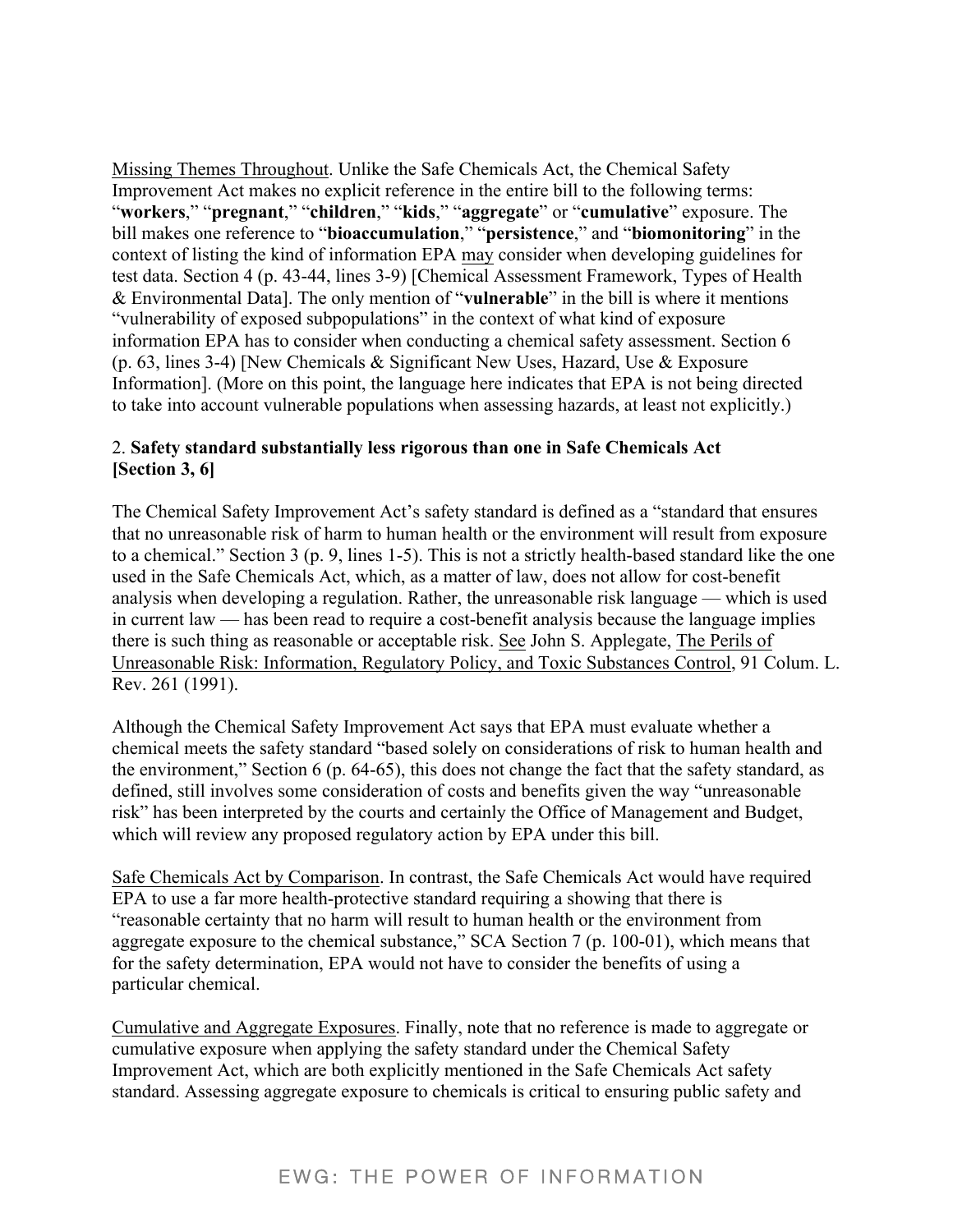has been recommended by the National Academy of Sciences. In assessing the safety of a chemical it is necessary to consider exposure from different sources and through different exposure routes. It is also important to consider the cumulative effects from simultaneous exposure to different chemicals that affect the body through the same modes of action (MOA).

#### 3. **Risk management requirements amount to pursuing least burdensome approach like what appears in current law**. **[Section 6]**

If EPA determines that a chemical does not meet the safety standard, it must decide which risk-management measures it should take with respect to that chemical. Section 6 (p. 67-72). EPA may pursue a variety of restrictions, including, but not limited to, warnings, use restrictions, production restrictions, phase outs, and bans. Section 6 (p. 67-70). If EPA wants to phase out or ban a chemical, the agency has to conduct and present a careful cost-benefit analysis, including a discussion of technically and economically feasible alternatives, risks posed by each of those alternatives compared to the chemical being considered for regulation, and the economic and social costs and benefits of the proposed restriction compared to potential alternatives, among other things. Section 6 (p. 71-72). Therefore, although the CSIA removes the current law's least-burdensome restriction language, it reads it back into the bill with these requirements to pursue a phase out or ban.

Although the CSIA does not explicitly require the same analysis for other types of restrictions, in practice, it can be expected that EPA will have to perform similar analysis because of the unreasonable risk language in the safety standard. (Once again, this is certainly how the Office of Management and Budget will review any restriction proposed under the CSIA's risk-management provisions.)

In contrast, the Safe Chemicals Act's health-based safety standard does not allow for the same cost-benefit analysis and nothing in the risk-management section of the bill requires EPA to develop a detailed record, studying alternatives, economical and social costs, and the like.

# 4. **Exemptions allowed without EPA showing 'clear and convincing evidence.' [Section 6]**

Like the Safe Chemicals Act, the Chemical Safety Improvement Act allows EPA to exempt chemicals from risk management under certain circumstances (e.g., national security interest and avoiding significant economic disruption). However, the Safe Chemicals Act would have required EPA to justify an exemption decision with "clear and convincing evidence," SCA Section 7 (p. 126), whereas the Chemical Safety Improvement Act only says EPA "may exempt the use of a chemical substance from any additional restrictions" if it meets these conditions, with nothing said about EPA's burden of proof to justify the exemption, making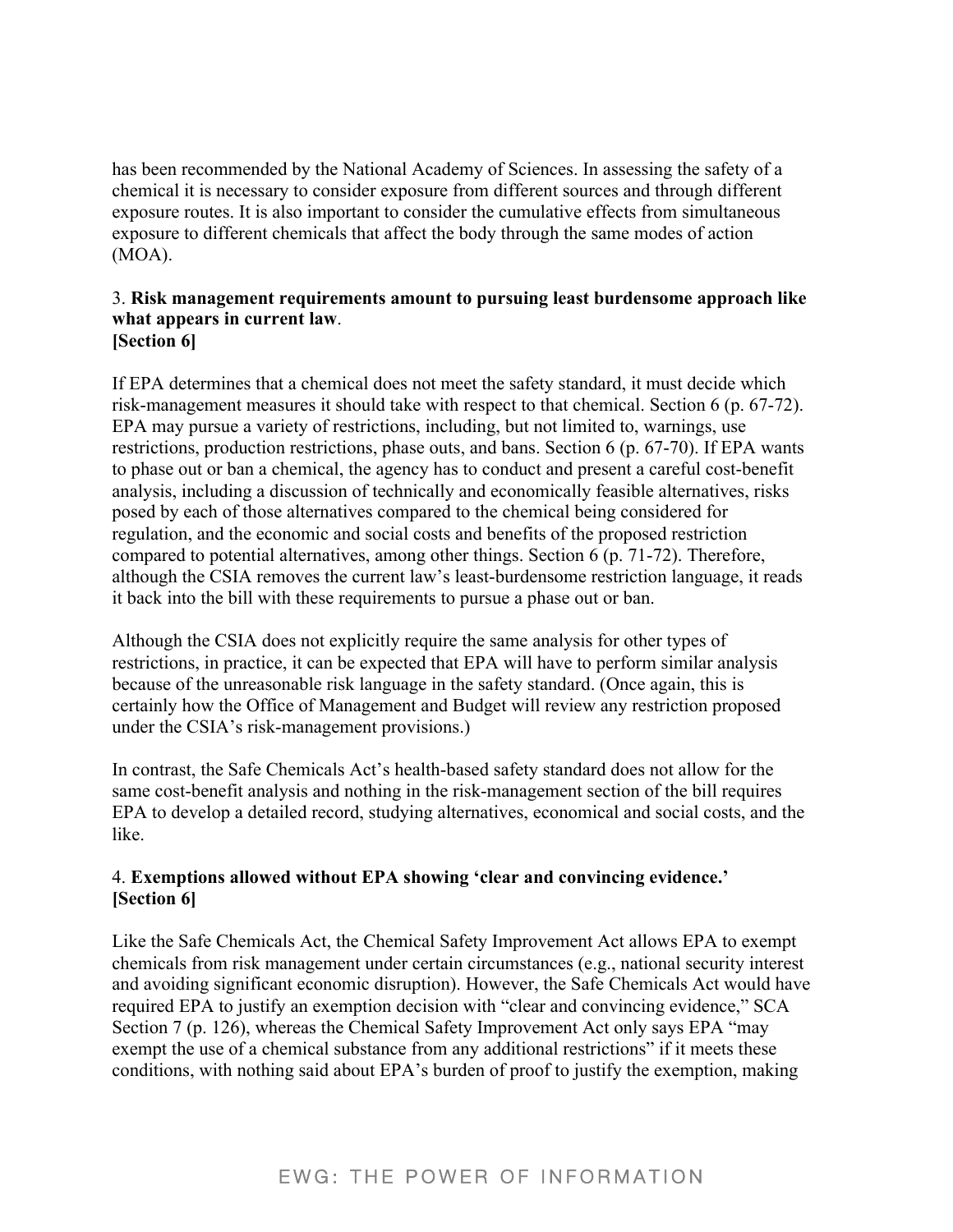them much more likely. Section 6 (p. 72, lines 4-24) [Safety Assessments & Determinations, Determination Chemical Substance Does Not Meet Safety Standard, Exemptions].

## 5. **No minimum information set requirements for new chemicals and prioritization**. **[Sections 4, 5]**

The Safe Chemicals Act had a specific section requiring chemical companies to submit minimum information sets necessary for EPA to evaluate new chemicals, new uses of chemicals, and to evaluate for prioritization, among other things. SCA Section 5 (p. 16) [Minimum Information Sets & Testing of Chemical Substances].

In contrast, the Chemical Safety Improvement Act does not require chemical manufacturers to submit to EPA minimum data sets for new chemicals and chemicals being assessed for safety. It only speaks generally about information EPA may need to evaluate chemicals. E.g., Section 4 (p. 29, lines 17-25 & p. 30, lines 1-4 ) [Chemical Assessment Framework, Development of New Test Data & Information].

## 6. **Broad preemption language**. **[Section 15]**

The Chemical Safety Improvement Act's section on preemption, Section 15 (p. 114-15), is both explicit and broad in effect and raises serious concerns on its impact of state laws such as California Proposition 65.

The bill states that no state may require additional development of test data or information on a chemical or chemical class for which companies have to submit similar information to EPA (e.g., for EPA chemical assessments). Section 15 (p. 114, lines 10-22) [Preemption]. Under laws such as Proposition 65, regulators have to develop data before listing a chemical or to determine certain safe harbor levels. The Chemical Safety Improvement Act's preemption language raises questions whether states could continue to carry out these steps to develop such data.

The bill goes on to say that no state may create a new, or continue to enforce an existing, restriction on the manufacture, processing, distribution, or use of a chemical after EPA completes a safety determination for that chemical. Section 15 (p. 114, lines 10-25 & 15, lines 1-9) [Preemption]. Further, states are prohibited from creating new restrictions on such chemicals' manufacture, processing, or distribution for chemicals EPA classifies as high- or low-priorities. Section 15 (p. 115, lines 10-24) [Preemption]. At the very least, this language is ambiguous as to whether states could still require companies to disclose to consumers information about chemicals and/or require that products carry warning labels since companies will be likely to argue that "distribution" covers product packaging decisions.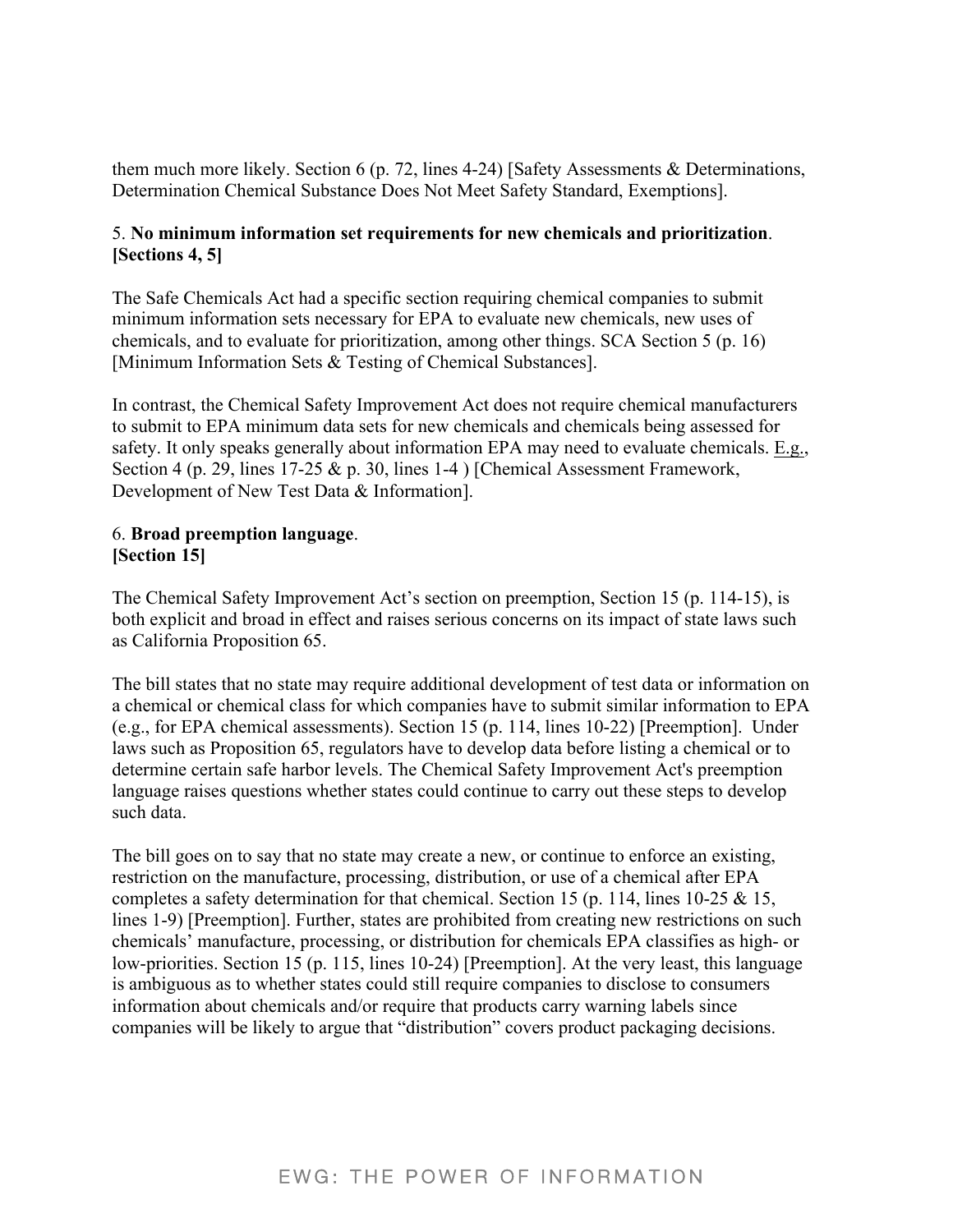In contrast, the Safer Chemicals Act states that the bill would not affect the ability of individual states to impose additional safety requirements on chemicals, unless complying with state and federal law would be impossible. SCA Section 18 (p. 214).

## 7. **More protection of confidential business information than in Safer Chemicals Act**. **[Section 14]**

Grandfathering of claims. The Chemical Safety Improvement Act would grandfather confidential business information (CBI) claims made before enactment, preventing EPA from requiring re-substantiation of such claims, Section 13 (p.113, lines 1-11) [Confidential Information, Applicability], unless the claims covered chemical identities or inventory information for chemicals classified by EPA as high-priority. Section 13 (p. 107, 22-25 lines & 108, lines 1-9) [Confidential Information, Redocumentation].

Access hurdles for Medical Personnel. The Chemical Safety Improvement Act also makes it harder than the Safe Chemicals Act for EPA to share the identity of confidential chemicals to medical personnel when that information is needed for treating patients or managing emergency situations. Section 13 (p. 103-106) [Confidential Information, Exceptions to Protection for Disclosure].

The Safe Chemicals Act would require EPA to disclose upon request confidential information to "public health or environmental health professionals or medical personnel" if EPA found disclosure to be in the public interest; found no conflict of interest or competitive interest on the part of the requester; and obtained a confidentiality agreement from the requester. SCA Section 14 (p. 184-85) [Disclosure of Data, Mandatory Exemptions].

The Chemical Safety Improvement Act makes it harder for public health officials to obtain confidential business information about chemicals from EPA. First, the bill refers to "health professional employed by a Federal or State agency or a treating physician or nurse" in a nonemergency situation rather than using broad language such as "public health officials" or "medical personnel" as the terms appear in the corresponding section of the Safe Chemicals Act. Section 13 (p. 104, lines 17-21) [Confidential Information, Exceptions to Protection for Disclosure]. For emergency situations, the Chemical Safety Improvement Act only allows disclosure treating physicians and nurses, with no mention made of healthcare professionals, regardless of whether they are employed by a federal or state agency. Section 13 (p. 105, lines 18-19) [Confidential Information, Exceptions to Protection for Disclosure].

Second, the Chemical Safety Improvement Act requires EPA to follow more detailed procedures before providing to these parties the confidential information. In nonemergency situations, the requester must first submit a "written statement of need" that contains a reasonable basis to suspect that the information is needed to diagnose or treat someone and that knowledge of the chemical identity will assist with such efforts. Section 13 (p. 104, lines 22-24  $\&$  p. 105, lines 1-9) [Confidential Information, Exceptions to Protection for Disclosure]. In emergencies, the bill requires this information to be provided as soon as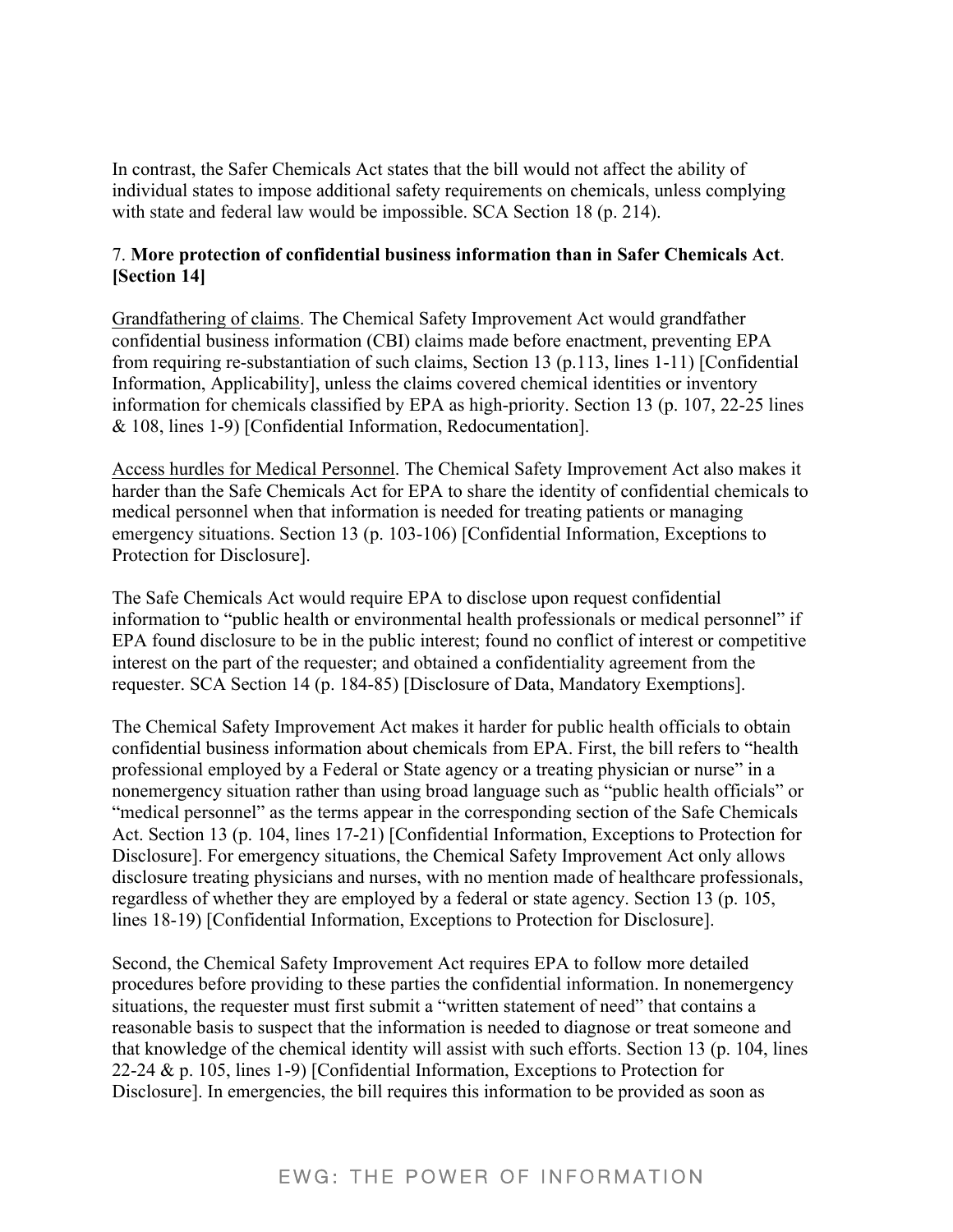practicable. Section 13 (p. 106, lines 12-15) [Confidential Information, Exceptions to Protection for Disclosure]. The Safe Chemicals Act did not spell out all of these procedures.

# 8. **Priority review no longer given to some of most troubling chemicals in use**. **[Section 4]**

The Safer Chemicals Act specifically focused on the need to make regulating persistent, bioaccumulative, and toxic (PBT) chemicals a top priority. In contrast, the Chemical Safety Improvement Act only mentions concerns about persistence and bioaccumulation in one place where it says EPA has the option of developing test guidelines for use in safety assessments. Section 4 (p. 44, lines 3-9) [Chemical Assessment Framework, Types of Health & Environmental Data & Information].

This same paragraph contains the only reference in the bill to "biomonitoring," where it says EPA may develop test guidelines on the "presence of the chemical substance or mixture in human blood, fluids, or tissue." Section 4 (p. 43-44, lines 3-9) [Chemical Assessment Framework, Types of Health & Environmental Data].

# 9. **Judges can still require "substantial evidence" from EPA to support rulemaking**. **[Section 16]**

The Chemical Safety Improvement Act uses the same judicial standard of review that appears in Toxic Substances Control Act, allowing courts to "hold as unlawful and set aside [a] rule if the court finds that the rule is not supported by substantial evidence." Section 16 (p. 122, lines 15-19) [Judicial Review]. As the 5th Circuit noted in Corrosion Proof Fittings v. EPA, 947 F.2d 1201 (1991) (ruling prevented EPA from banning asbestos under TSCA), this standard of review is considered more rigorous and invites considerably more general judicial review than the standard of review used to evaluate rules under other environmental statutes, which only require an agency to show that it acted reasonably. The Safe Chemicals Act would have reformed the Toxic Substances Control Act to replace the substantial evidence standard with a reasonableness standard, SCA Section 19 (p. 214-16).

Further, the Chemical Safety Improvement Act states that safety determinations by the EPA are considered "final agency action," "subject to judicial review." Section 6 (p. 73, lines 3-4) [Safety Assessments & Determinations, Safety Determination, Final Agency Action]. In contrast, the Safe Chemicals Act would have made ineligible for judicial review any safety determination by the EPA, SCA Section 7 (p. 103).

#### 10. **Opportunities for companies to delay review process and absence of clear deadlines**.

Deadlines. Language throughout the Chemical Safety Improvement Act provides no clear deadlines for EPA to complete safety reviews of chemicals, including, but not limited to, EPA's directive to prioritize chemicals and make safety determinations.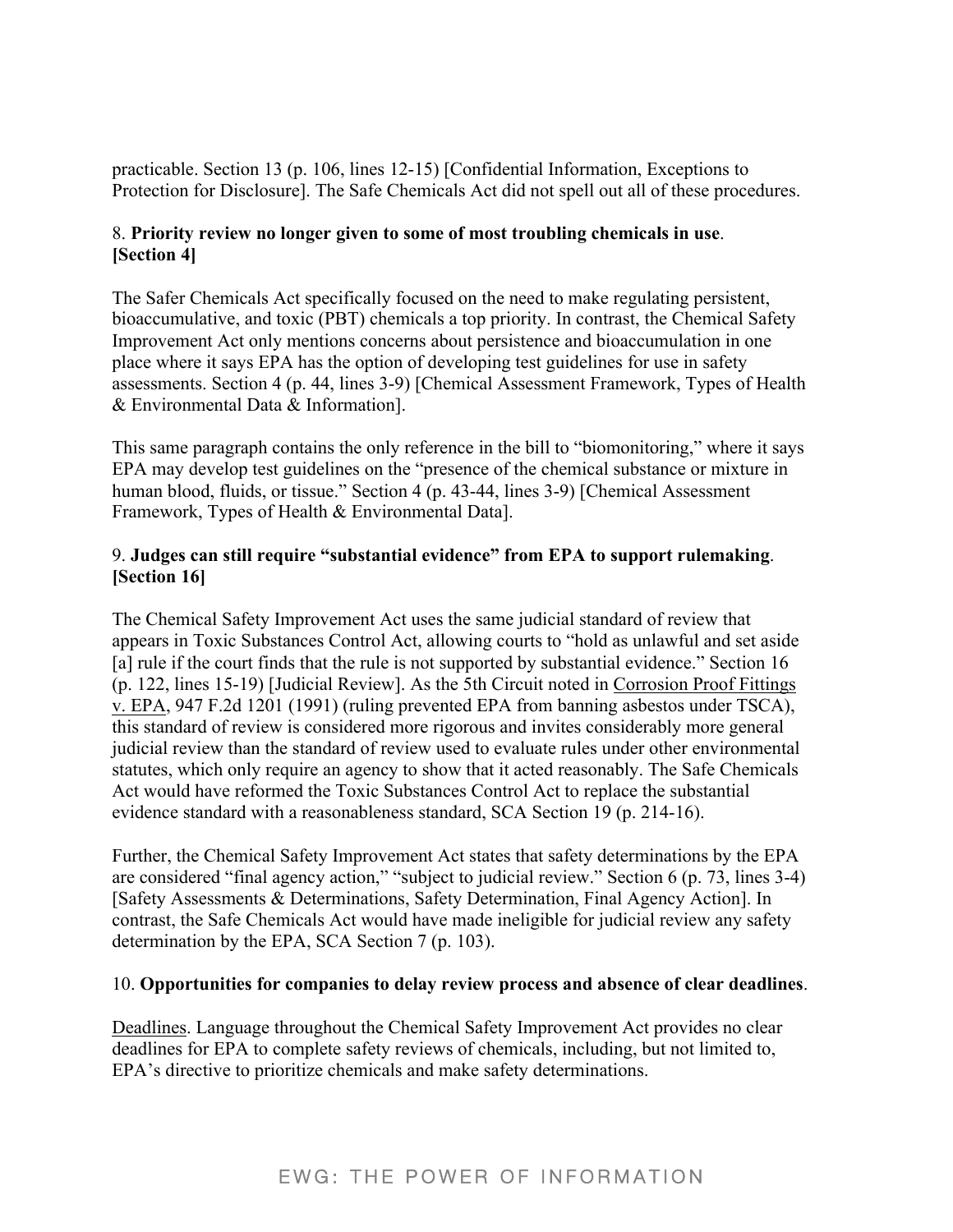The bill directs EPA to "make every effort to complete the prioritization of all active substances **in a timely manner**," Section 4 (p. 18, lines 22-25) [Chemical Assessment Framework, Timely Completion of Prioritization Process] (emphasis added). It also says EPA only has to publish a list of chemicals being considered for prioritization "**from time to time**." Section 4 (p. 19, lines 21-23) [Chemical Assessment Framework, Timely Completion of Prioritization Process] (emphasis added). The bill also gives EPA the opportunity to delay with respect to meeting deadlines for safety assessments and determinations. Section 6 (p. 59, lines 16-24) [Safety Assessments & Determinations] ("deadlines . . . may vary among chemical substances to grant the Administrator **flexibility**; and . . . shall allow for r**easonable extensions** after an adequate public justification") (emphasis added). Moreover, it directs EPA to make safety determinations "**as soon as possible**." Section 6 (p. 64, lines 5-11) [Safety Assessments & Determinations, Safety Determination] (emphasis added). Missing are the hard deadlines that appear in the Safe Chemicals Act. E.g., SCA Section 7 (p. 80-81) (EPA must categorize a first batch of chemicals no later than 180 days after issuing categorization and prioritization regulations).

Additional Opportunities for Delay. The bill gives chemical companies a number of opportunities to delay EPA's review of chemicals, as well. For example, if EPA determines that additional test information is needed to make a safety assessment, the agency is directed to "provide an opportunity for interested persons to submit the additional information," but gives no deadlines for that information to be developed. Section 6 (p. 63, lines 9-13) [Safety Assessments & Determinations, Additional Test Information]. In other words, companies would have the option of taking their time to produce this information if they choose to do so, thus delaying the review process.

#### 11. **Lack of fees and cost-sharing provisions**.

Another significant difference between the Chemical Safety Improvement Act and the Safe Chemicals Act is with respect to giving EPA the ability to require fees from chemical manufacturers to help share the cost of reviewing chemicals for safety and managing associated risks. The Safe Chemicals Act would allow EPA to require by rule "payment of a reasonable fee from any person required to submit data to defray the cost" of administering provisions in the bill. SCA Section 23 (p. 221). In contrast, the Chemical Safety Improvement Act has nothing to say about fees or cost-sharing, making it more difficult for EPA to obtain and develop the test data needed to evaluate the safety of individual chemicals.

# 12. **No sections on hot spots, green chemistry, or children's health research; little emphasis on information sharing with international partners**.

The Safe Chemicals Act had specific sections addressing "hot spots," or locations with disproportionately higher exposure levels to chemicals, SCA Section 34 (p. 238); creating a children's environmental health research program, SCA Section 29 (p. 224); spurring the development of safer alternatives through green chemistry, SCA Section 31 (p. 234); and